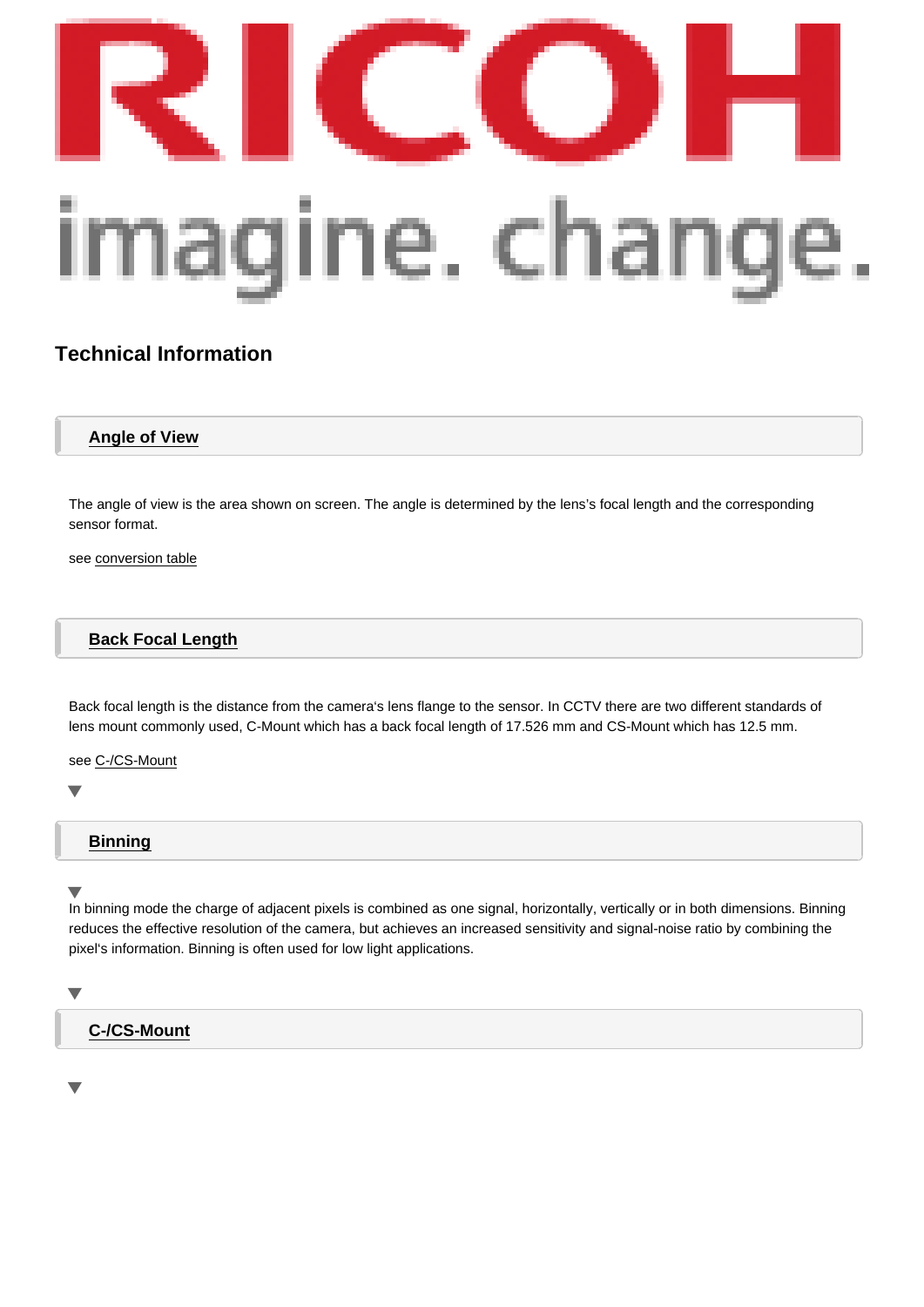The C and CS mount connection is a one inch thread with a specification 1-32UN-2A or B

or W 1 inch x 32 TPI (TPI = Thread per inch) and almost corresponds with the metric thread M 25.5 x 0.75 mm.

The angle of light projection for the one inch thread is 55°. However, the metric thread is 60°. By using a C/CS Mount adapter, C mount lenses can be used on CS mount cameras, but it's not possible to use a CS mount lens on a C mount camera.

## Camera Interfaces

Usually, industrial cameras transmit images to a PC. Necessary interfaces and protocols are Analog, FireWire, Camera Link™, Gigabit Ethernet™, USB 2.0/3.0.

Ricoh supports the interfaces Camera Link™ and GigE Vison™.

See also Camera Link™ and Gigabit Ethernet & GigE Vision™

## Camera Link™

Camera Link™ is a high-end interface with very high data transfer rates. It is the standard of the Automated Imaging Association (AIA), in which renowned camera, frame grabber and software manufacturers of industrial image processing are united.

#### Advantages:

• "Very high data transfer rates

Disadvantages:

- "Additional components are necessary (e. g. frame grabber)
- System not interchangeable

## Camera Modes

see Partial-Scan and Binning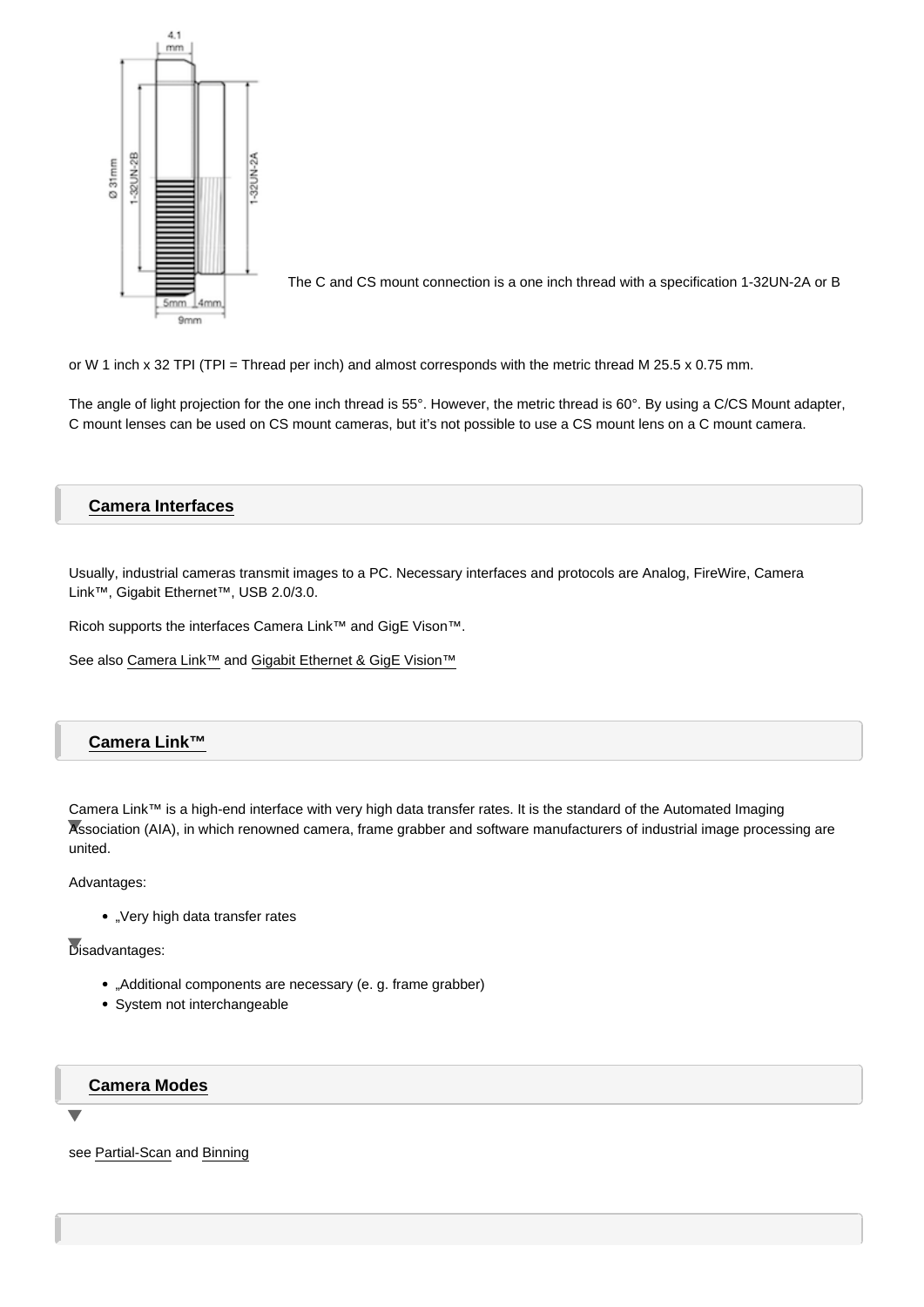<span id="page-2-0"></span>The basic function of CCD and CMOS image sensors in the camera is the conversion of light (photons) to electrical signals (electrons).

## **CCD Sensor**

CCD sensors are light-sensitive electronic modules that are based on the internal photoelectric effect. All CCDs consist of an array (field) of light-sensitive photodiodes. CCD is the abbreviation of Charge Coupled Device, which is used in the CCD sensor. In a CCD, the charges are gradually shifted into registers and then read out.

In addition to CCDs, CMOS sensors are increasingly being used, as the CCD's disadvantages (noise, lower sensitivity) are minimized.

## **CMOS Sensor**

In a CMOS sensor, the conversion of light to electrons is done by electronic components which are located directly on the pixels. Thus, they can be read directly instead of out of the register as with the CCD sensor.

Characteristics of CMOS sensors such as light sensitivity, number of pixels, readout speed, chip size, noise or the noise related to the dynamic range have been improved significantly and are equal or better than those of CCD sensors. CMOS sensors are more compact, cheaper and with much lower power consumption.

## **Coatings (anti-reflection coatings)**

High-quality coatings reduce the scattering of light inside the optics of a lens. Reflections inside the optic cause a series of undesired effects:

- "For pictures with a high intensity of illumination (e.g. due to the light source itself or sun light), nebular, spot-like reflections and ghost images are being generated.
- With nebular reflections, low-contrast images can no longer be displayed due to the loss of contrast.
- With CCD sensors, single bright reflexes lead to phantom images which can pass over the whole picture. Punctual overloading will lead to the typical "smear" effect on the CCD sensor.

Another very important detail is the abrasion resistance of the coating. After each cleaning of the lens surface, the coating should neither be rubbed off or it's thickness be changed. Only extensive pre-treatment of the glass surfaces guarantees a long life-time of the razor-thin coating.

## **Colour correction**

Lenses where red and blue spectral components have been corrected are called achromatic lenses. When they are additionally corrected for green light, they are called apochromatic lenses. And when they are corrected for RGB and near infrared, they are called superachromatic lenses.

## **Distortion**

It is one of the properties of lenses to produce more distortion towards the image border. Straight lines close to the image border are bent outwards or inwards (distorted). Barrel distortion is when the lines are bowed outwards and pin cushion distortion when the lines are bowed inwards (see figures below). In general, a lens with lower distortion is of a higher quality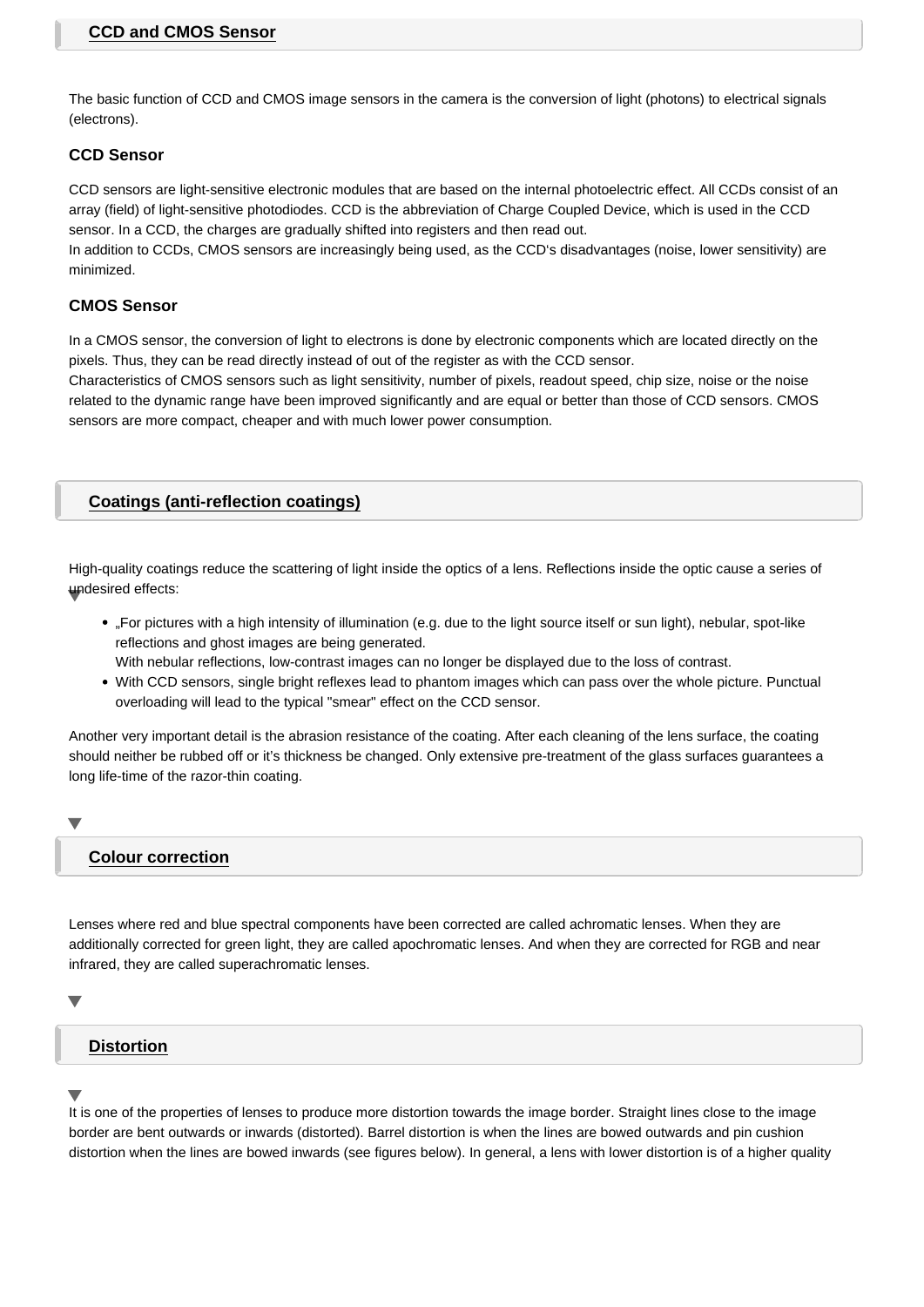than a lens with higher distortion.



## **Entocentric Lenses**

| <b>Lens Class</b>              | <b>Angle of View</b> |
|--------------------------------|----------------------|
| Tele Lens                      | less than 20 degrees |
| Lens with long focal<br>length | 20 to 40 degrees     |
| Standard lens                  | 40 to 55 degress     |
| Wide angle lens                | more than 55 degrees |
| Super Wide Angle               | approx. 110 degrees  |
| <b>Fisheye Lens</b>            | approx. 180 degrees  |

lenses with fixed focal length (fixed angle of view) and zoom lenses (variable angle of view) are based on the same optical principle and match the perspective of a human eye.

An angle of view of about 50° corresponds to the human eye, therefore, lenses with such an angle of view are called standard lenses. Based on the angle of view, lenses can be divided into different classes.

Entocentric lenses are used in many applications – including quantity checks, pick & place applications, print inspection, colour and barcode reading.

## **Filter**

## **UV cut filter**

UV cut filters block UV-light from entering the lens, but allow visible and IR light to pass through. Often UV filters are used to protect the valuable front glass element of lenses.

### **Polarising filter**

Polarising filters are used to eliminate reflections coming from windows, water etc. The filter is attached to the front end of a lens and rotated until it blocks the unwanted reflection.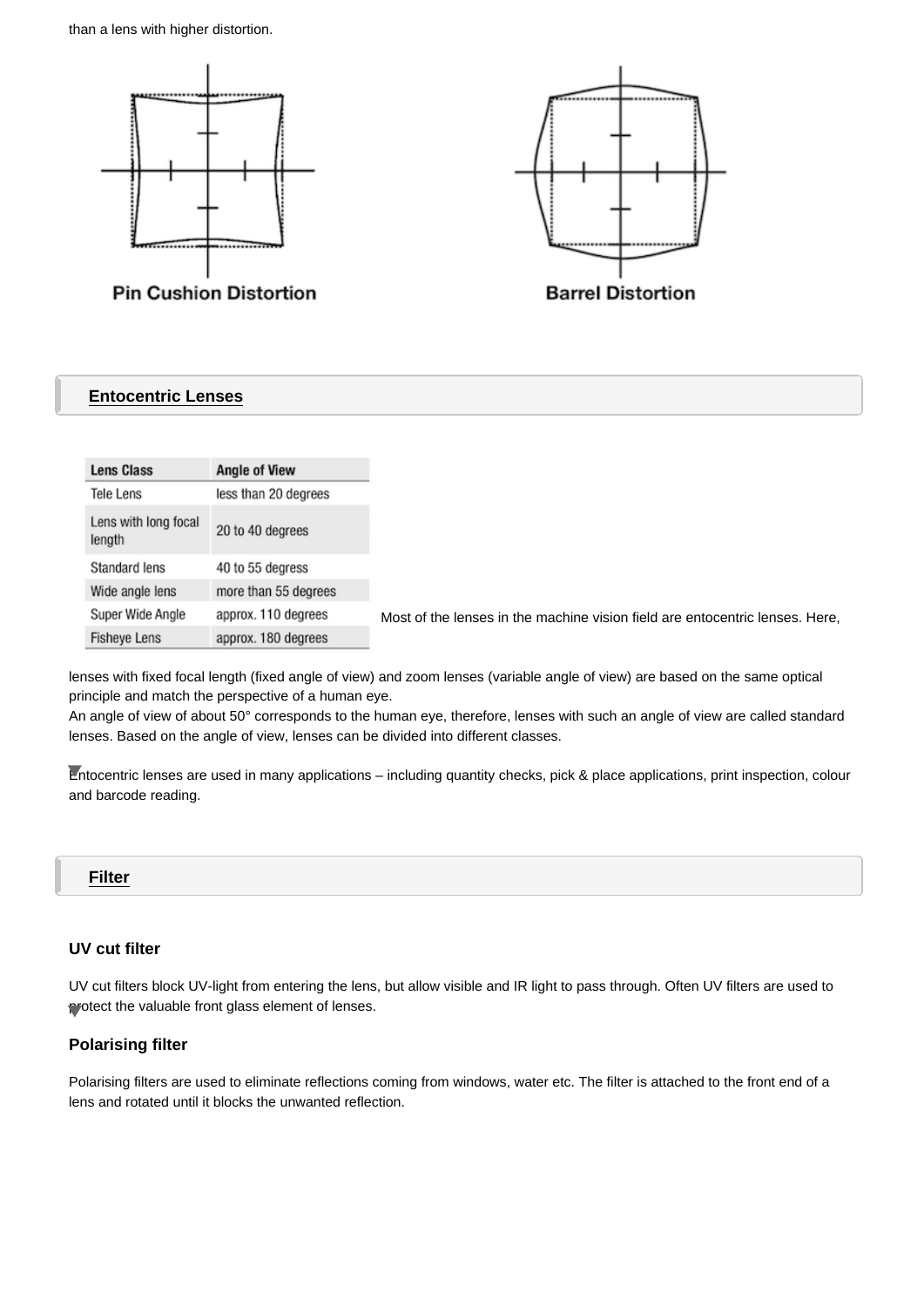Colour filters let only a certain colour (= rays with a certain wavelength) pass through to the imaging sensor. For example, only red light passes a red filter. Colour filters are used to emphasize certain details of an image or to reduce disturbances.

- "Additional components are necessary (e. g. frame grabber)
- System not interchangeable

Floating Focus Mechanism

Floating focus mechanism

## Focal Length (f)

The focal length of an optical system is the distance between the focal point and the related principal plane (or prin- ciple point). An imaging system has two principle planes and thereby two focal lengths. Both focal lengths are equal, when a medium with the same refractive index is located on both sides of the imaging system. In a thin lens, both prin- ciple planes coincide in the center of the lens. In this case, the focal length is equal to the distance of the focal points to the center of the lens.

#### Focus

Setting up the focusing of a lens is always more accurate when it is done with the iris open and the depth of field at its minimum.

### Focus Shift

Light with shorter wavelengths are generally more refracted than light with longer wavelengths. That means, visible light (about 380 nm to 780 nm wavelength) is more refracted than IR light (780 nm to 1400 nm).

#### Format 1/3", 1/2", 2/3", 1", 4/3"

Format determines the image circle of a lens that covers the size of the corresponding sensor in a camera. The sizes are given in inches, as image sensors replaced video tubes from the past whose dimensions were specified in inches. Lenses with a larger format can be used on cameras with smaller image sensors without restriction but not vice versa, as otherwise shading appears in the corners. However, when using a 2/3" lens on a 1/3" camera the specified angle of view for the lens changes.

see conversion table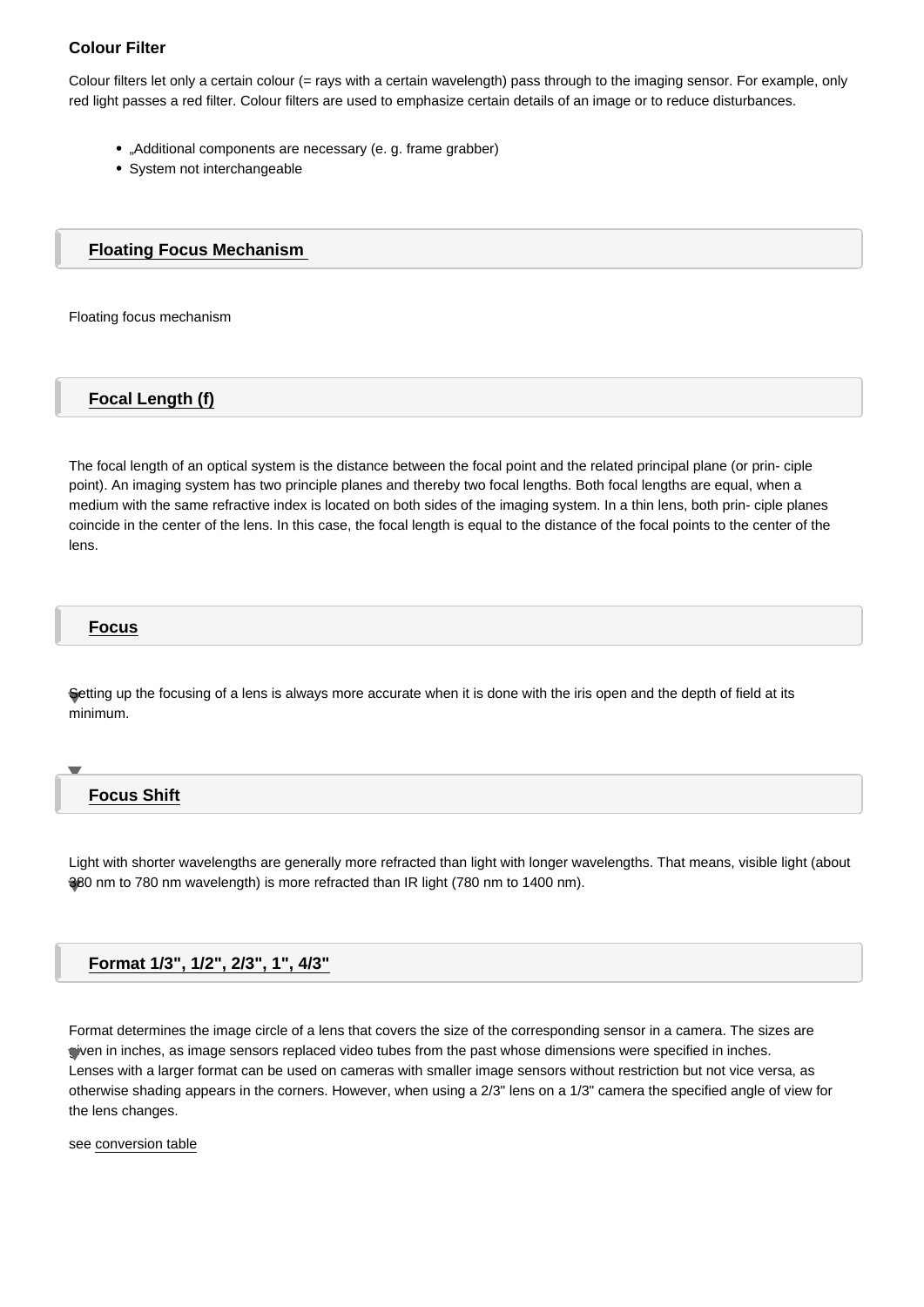## <span id="page-5-0"></span>Frame Rate

The frame frequency or frame rate (fps = frames per second, f/sec) indicates the maximum number of unique conse- cutive images a camera can produce. The frame rate is, inter alia, depending on the exposure time. Very high frame rates can be achieved with CMOS sensors, since their pixels are not read out by registers but by electronic compo- nents which are located directly on the pixels, unlike to CCD sensors.

### Gigabit Ethernet & GigE Vision™

GigE Vision™ is a new standard in the industrial image processing market. It defines the hardware standard of the widespread Gigabit Ethernet interface, as well as the software standard for the communication protocol. The so-called GenCam interface (generic programming interface for all kinds of cameras) allows a cross-vendor standard and access to the functionalities of the devices and is part of the GigE Vision™ standard. Proprietary solutions are avoided.

Benefits of GigE Vision™:

- "High data transfer rates of 100 MB/s
- "Usability of existing Ethernet infrastructures
- "Cable length up to 100 m
- . High degree of standardisation by Gigabit Ethernet and GigE Vision™ standards
- Use of hardware technologies from the mass production (controller chips, network devices, switches, cables,
- connectors, ...)

### High Resolution

Lenses are determined to be of high resolution if they can display a larger number of line pairs per millimeter at higher contrast than standard lenses (measured against the current standard / Æ see also resolution MTF). High-resolution lenses reproduce images more accurately than standard lenses. In particular, even with low level illumination high-contrast images are still generated.

#### More information

## [Image Form](/media/2a0623a386d57608b7c49cc52c7db592;d;inline/Why_Ricoh_Lenses_Are_High_Quality.pdf)at

For monitors and cameras, there is a distinction between different image formats. The well-known VGA format has a size of 640 x 480 pixels. Thereby, the aspect ratio between horizontal and vertical axis is 4:3. Other formats are 4:3 XGA (1024 x 768) and UXGA (1600 x 1200). The most common 16:9 formats are HD 720 (1280 x 720) and HD 1080 (1920 x 1080).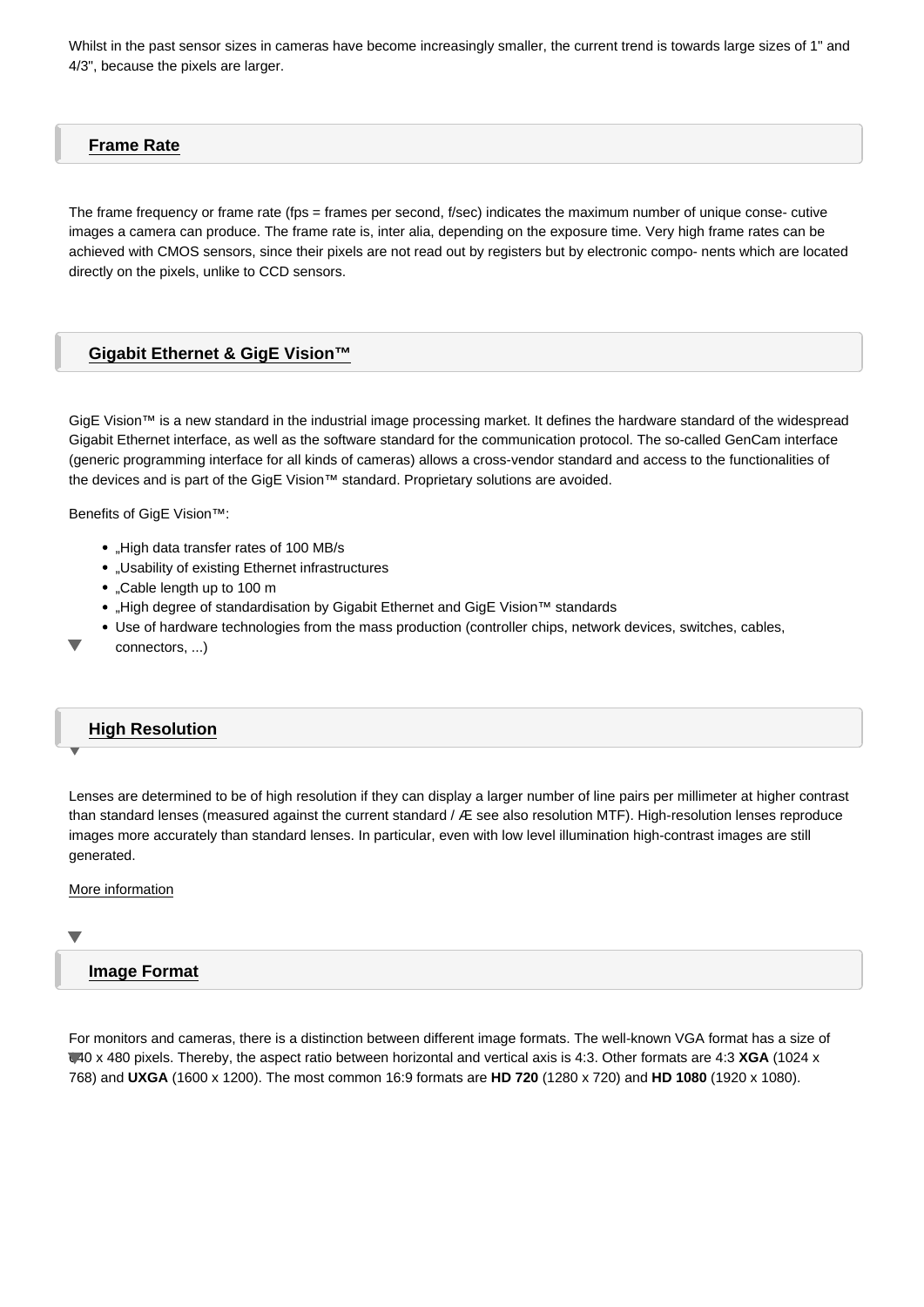Image Frequence

see Frame Rate

I[mage Sen](#page-5-0)sor

see CCD Sensor and CMOS Sensor

 $Iris$   $(F)$ 

The iris reduces the amount of light, which passes through the lens, by reducing the aperture. The mechanical control of the aperture is achieved by a circular arrangement of a number of overlapping slats, which change the aperture's size.

#### $\overline{\phantom{0}}$

In contrast, the shutter of a MV camera changes the sensor readout time electronically and thus controls the time of exposure (see shutter). By separate settings of illumination, iris and sensor readout time, it is possible, to use the effect of different apertures. By cutting off the peripheral rays when closing the iris (= larger F-No.) certain lens errors are reduced and the depth of field increases.

 $\blacktriangledown$ The size of the aperture (k) is calculated by taking the focal length ratio (f) and divide it by the diameter of the

iris opening (D).

Aperture values are international standards. The aperture levels change at a factor of 2 . On the below chart, from one aperture rating to the next, the amount of light doubles or halves, depending on which direction you are going. So, from an aperture of F8 to F16 the quantity of light will reduce to one quarter.

A common iris range is F1.4 - F360, which means that with the iris fully open it is operating at F1.4 and with it closed down as far as possible (and the use of the built in neutral density filter) the aperture is F360.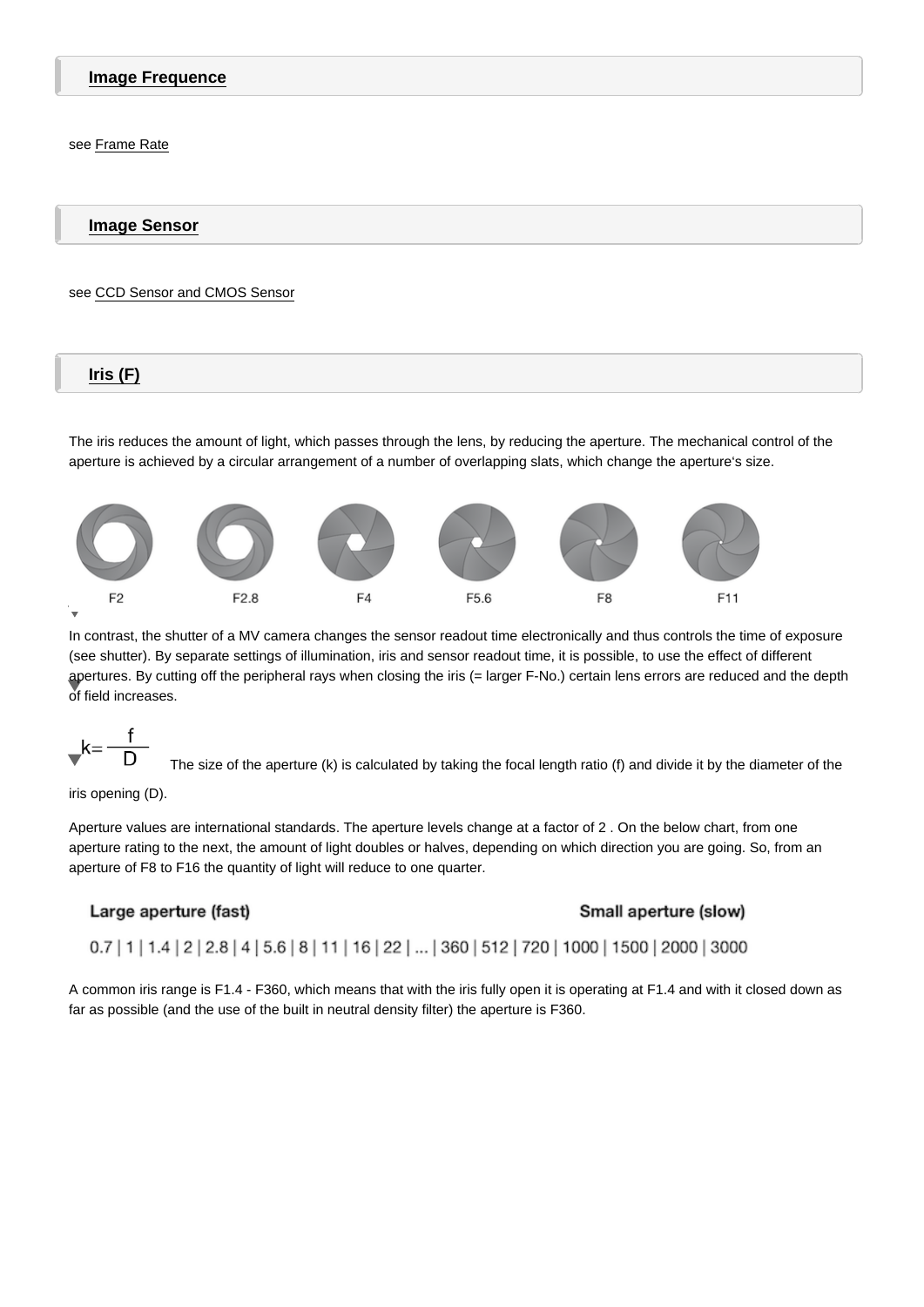## **JIIA S-Rank Performance**

The JIIA (Japan Industrial Imaging Association) produced a technical report (JIIA LER-007-2012Rev2) recommending the optical specification of lenses for high resolution cameras (sensors with a pixel size of less than 7.6µm).

These high-resolution lenses are divided into S-Rank and A-Rank by optical performance, primarily by resolution and the classifications are as follows:

(1) S-Rank:

High Performance Lenses where the specifications are available over the entire image area. The lens should completely resolve\* at the Nyquist frequency over the full image area.

### (2) A-Rank:

Standard Performance Lenses where the specifications are available over a large amount of the image area. The lens should resolve\* at the Nyquist frequency in the center of the image area and should resolve 70% of the Nyquist frequency at the maximum height of the image area.

\* The resolution should be better than 20% of the contrast ratio in MTF.

Nyquist frequency as the evaluated spatial frequency should be calculated using the following equation:

$$
fNq = 1/(2 \times p)
$$

fNq : Nyquist Frequency (lp/mm)

p : Pixel Size (mm)

## **Frequency by number of Pixels (Typical)**

| Sensor Size Diagonal |              | 1 Megapixel |        | 2 Megapixels |        |                |
|----------------------|--------------|-------------|--------|--------------|--------|----------------|
|                      | Image Height | S-Rank      | A-Rank | S-Rank       | A-Rank | S-F            |
| 2/3" 11mm            | Center       | 66          | 66     | 93           | 93     | $\overline{1}$ |
|                      | Periphery    |             | 46     |              | 65     |                |
| $1/2$ " 8mm          | Center       | 90          | 90     | 128          | 128    |                |
|                      | Periphery    |             | 63     |              | 90     | $\overline{a}$ |

**2MP S-Rank Performance**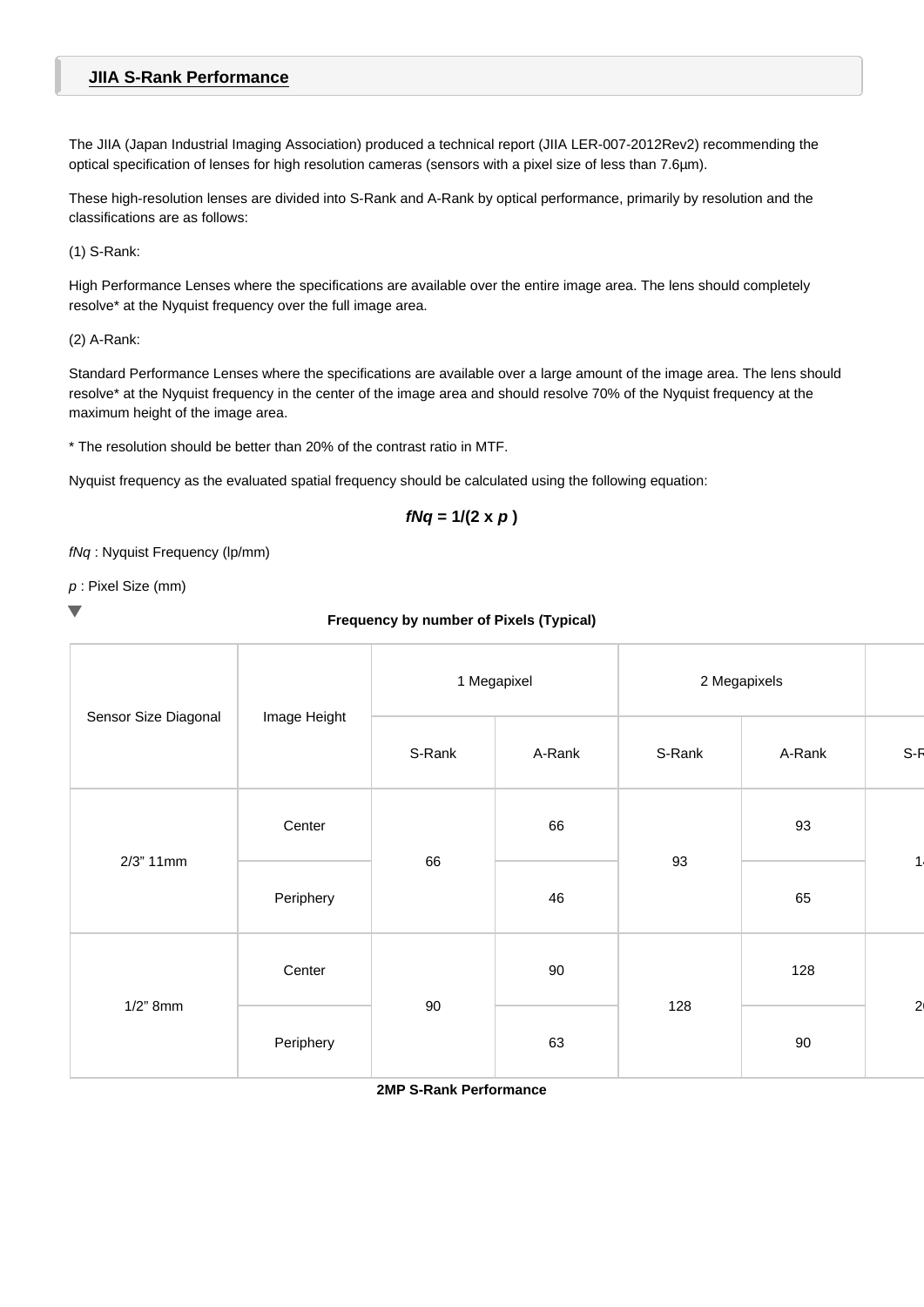

Our Exceeding 2/3" 2MP lenses can be used with 2/3" 5MP (Sony IMX250) Sensor with A-Rank Performance

### **Exceeding 5MP S-Rank Performance**

As entire field 5 Megapixel camera lenses with 8, 12, 16, 25 and 35mm focal lengths, these lenses have virtually no image quality deterioration at the edges, and even at distances outside their optimum design criteria, they clear Ricoh's strict standards ensuring fine optical characteristics. We can confidently recommend these lenses for use as high-resolution machine vision lenses as they capture 147 lp/mm high resolution, low distortion images not just from the center to the periphery but over the entire image measurement field



Our Exceeding 5MP lenses can be used with 2/3" 8.9 MP (Sony IMX267) Sensor with A-Rank Performance

## **9MP (1") / 12MP (1.1") S-Rank Performance**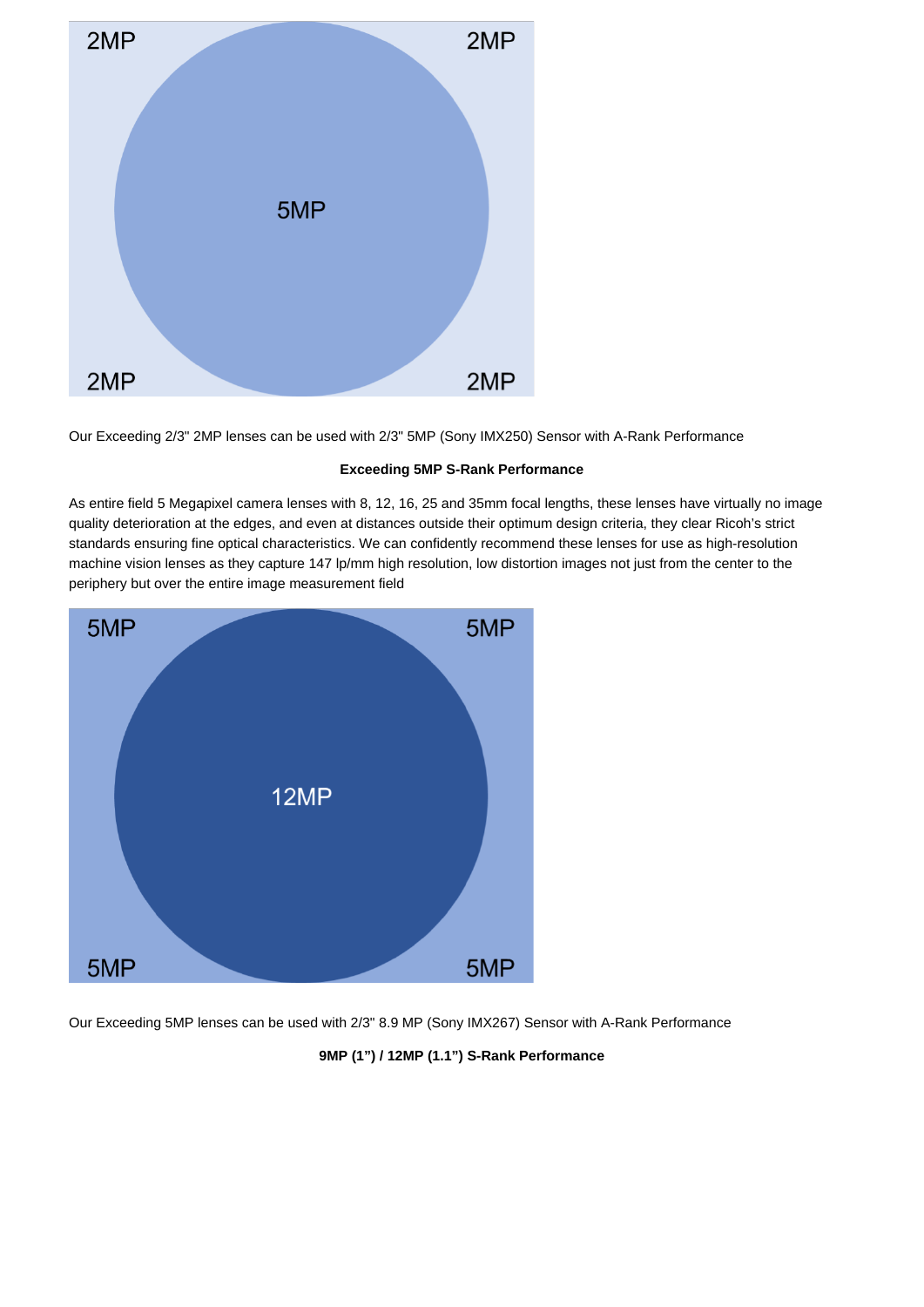Ricoh's strict standards ensuring fine optical characteristics. We can confidently recommend these lenses for use as highresolution machine vision lenses as they capture 147 lp/mm high resolution, low distortion images not just from the center to the periphery but over the entire image measurement field.

Our 9MP (1") / 12MP (1.1") lenses can be used with 1" 20MP (Sony 1MX183) Sensor with A-Rank Performance.

Line-Scan Lens

Detailed information

## [Low Distortion](/media/cca870ca759ef4935c48ff2b01c77884/Line-Scan_Lens_Data___Comparison_Test.pdf)

Optically designed to reduce distortion, which poses a problem in image measuring and recognition, these lenses keep TV distortion to less than 0.1% (Figure 1), making them ideal for capturing low distortion images over the entire image 1 measurement field.

 $\blacktriangledown$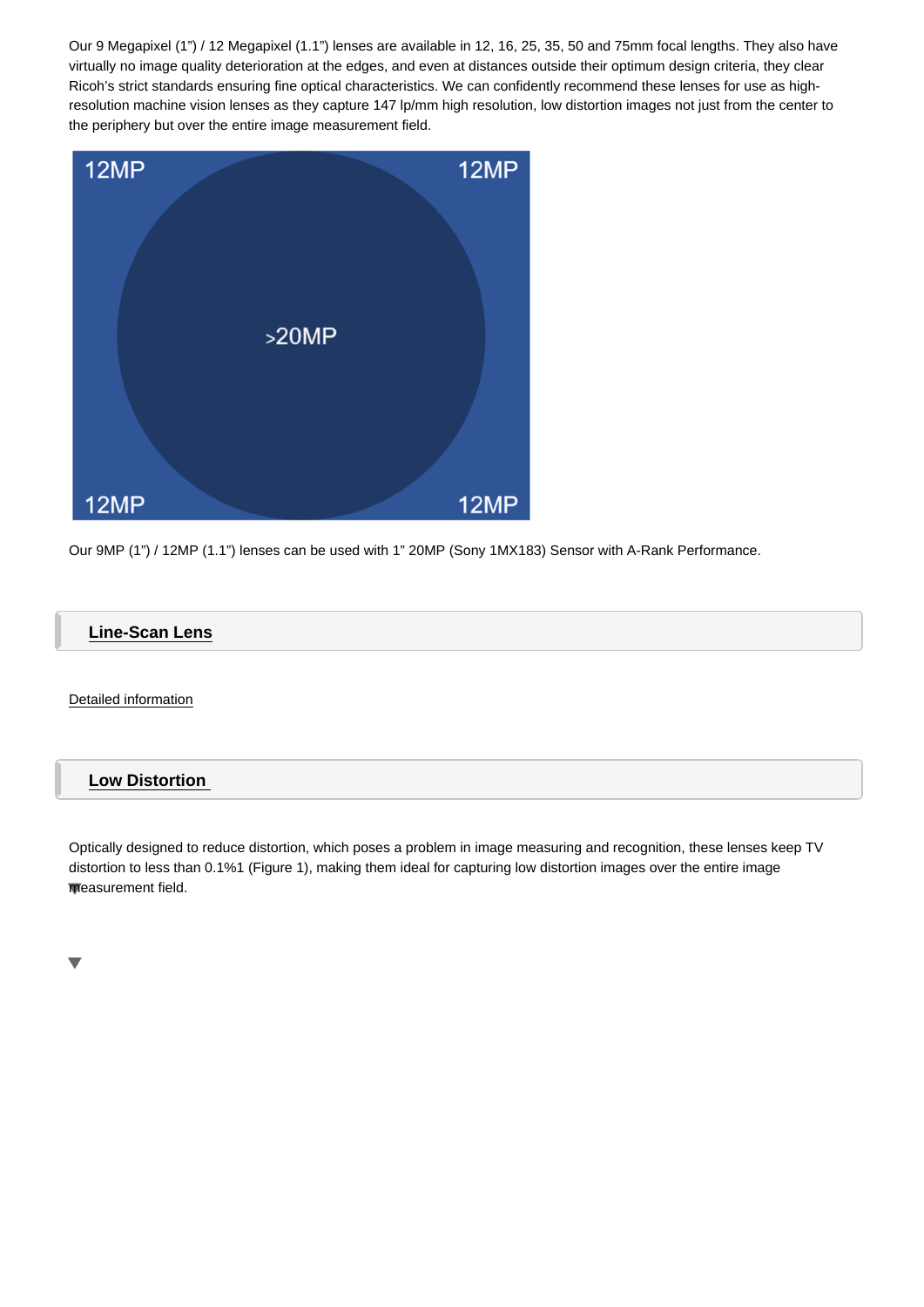

Figure 1. (Distortion)

By achieving low distortion, image deterioration in the surrounding area is suppressed. Conversely, with a standard 5 Megapixel lens at a working distance (W.D.) of 100mm and set at F:1.8 as in the below example, you can see that peripheral distortion is noticeable.



#### 1 Except 8mm

## **Macro Focus Mount (FP-MUVG, FP-MU2M)**

The Macro Focus Mount is a special camera mount with a 2 mm tube extension. The C-Mount back focal length will be extended by 2 mm to 19.526 mm which will in turn reduce the lenses minimum object distance (MOD). In order to use our Macro Focus Mount, remove the standard C-mount on the lens and replace with the appropriate mount above. Please ensure you use the correct mount for the lens. In order to achieve even higher magnifications you can also use the close up adaptors and extension tubes.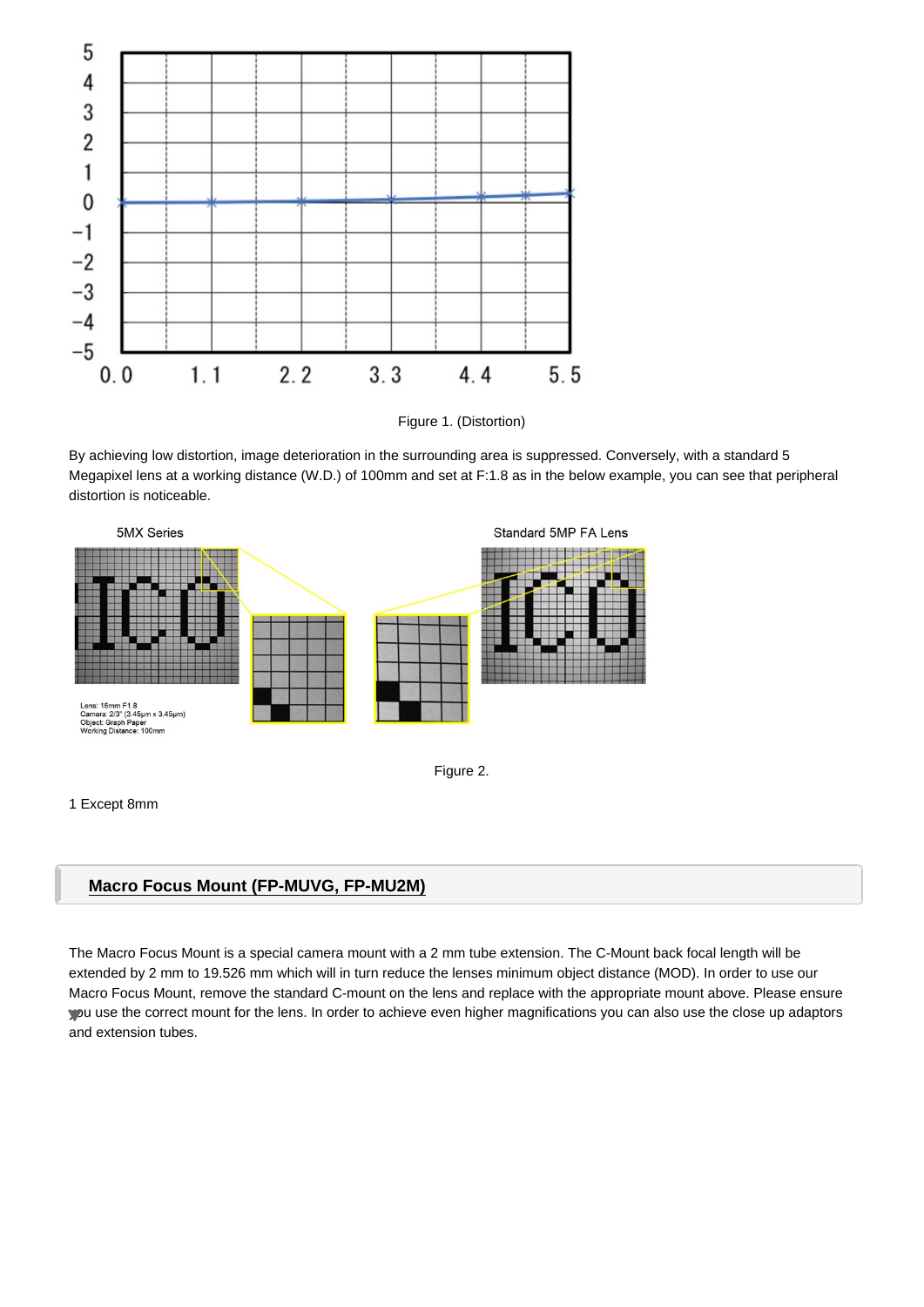The minimum object distance refers to the minimum distance from the front of the lens that an item will remain in focus. To reduce a lens's MOD you can install extension tubes and spacers between the lens and the camera which moves the lens further away from the CCD. The further the lens is from the CCD the closer the MOD. Please note reducing the MOD of a lens in this way affects focus at longer distances.

## MTF (Modulation Transfer Function)

See Resolution

[OTF \(Opti](#page-12-0)cal Transfer Function)

See Resolution

[Partial Sca](#page-12-0)n

Partial scan allows only a portion of the image sensor to be read. This can either be a freely chosen image detail or an image strip that is a half, quarter or eighth of the image.

Since the size of a partial image is smaller, the camera can capture more images per second, without exceeding the maximum data transfer rate of the camera.

Partial scan is more difficult with CCD sensors, since each entire sensor row is read and thus omission of pixels on the left and right side in a row provide no speed advantage.

CMOS cameras are not affected by these restrictions, since each pixel is surrounded by its own signal transducer and thus a fast readout is possible. Pixel size and pixel pitch

The pixel pitch is the direct distance between the pixels of an image sensor or monitor, measured from pixel center to pixel center. Pixel pitch is not the same as the pixel size.

The pixel size can be different for the same size sensors with identical number of pixels as the pixel pitch varies.

### Protrusion

Some C-mount lenses protrude deep into the camera flange. Therefore, it is possible that a lens touches with the front surface of the glass filter in the camera, or even cannot be screwed in. 3-CCD cameras often require lenses with a maximum rear protrusion of 4.0 mm. The prism block in front of the CCD prevents the use of lenses with larger protrusions.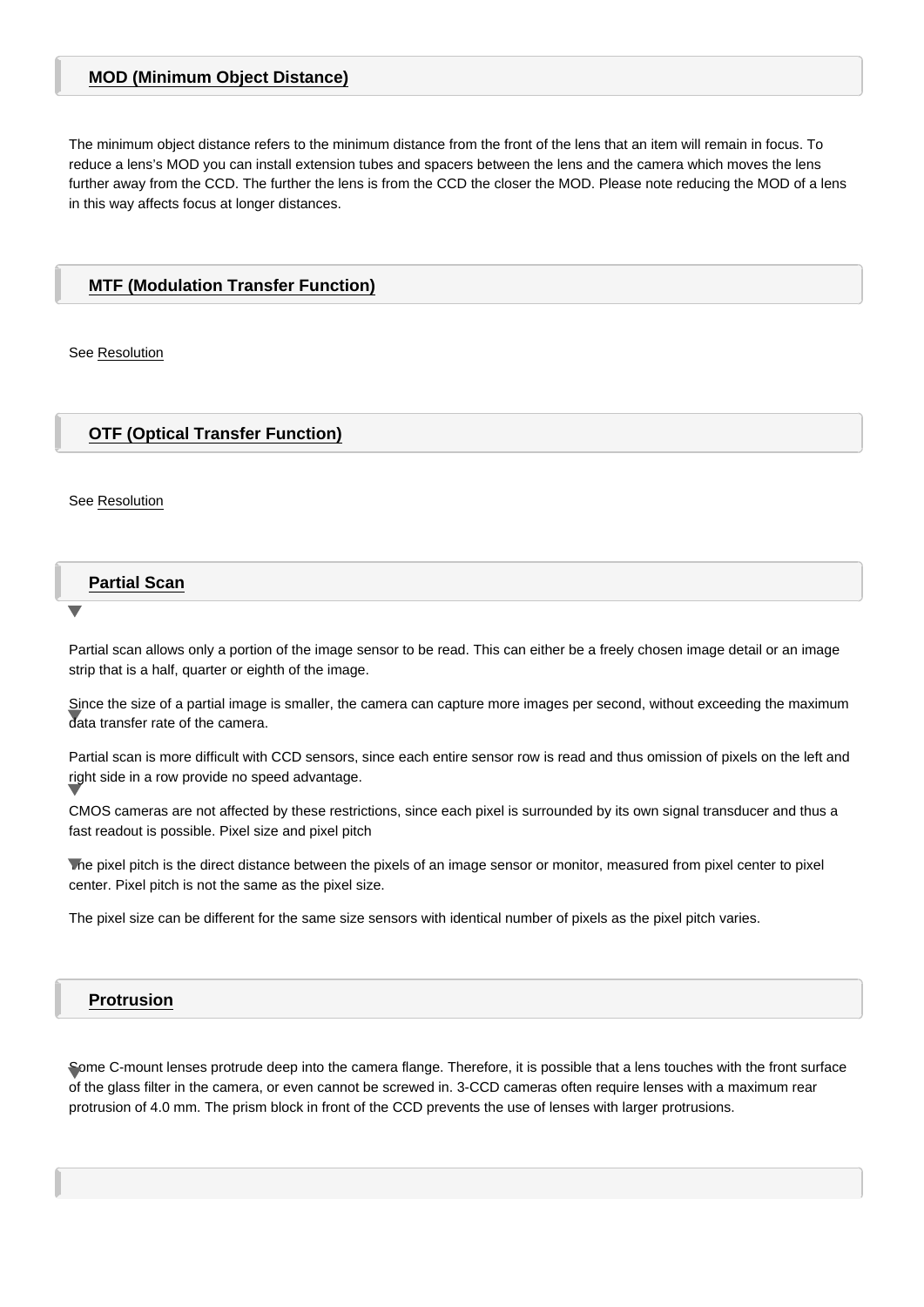<span id="page-12-0"></span>Resolution refers to the distinctness of fine structures. Using a test chart with line pairs per millimeter which get increasingly closer together, the contrast of a lens can be measured.

In the image of the test chart structures with increasing fineness and located closer to the edges of the image become "blurred". The highest optical performance of a lens is usually in the center of the image. The finest structures, which are just discernible, indicate the resolution limit of each lens.

Indicating the brightness of white with 100% and of pitch-black with 0%, the contrast and difference in brightness with increasing line pair density becomes smaller.

The optical performance of an optical system is shown in a diagram, the MTF curve (modulation transfer function). In that diagram, structure fineness (lp / mm = line pairs per mm) can be read in relation to the given contrast from the optical center to the edges.

### Reversing ring (for microscopy)

A reverse ring screws to the front filter of a corresponding lens and allows it to attach to the camera in reverse. This creates an extremely short MOD and allows the lens to focus only millimetres from an object. An additional extension tube allows an even closer approximation to the object. The realisable magnifications are of high quality and brightness.

Discover our products following the link /Reversing-Rings.html

Additionally see the Using of a Reversing Ring

## **Shutter**

In photography the "Shutter" is, figuratively speaking, a flap, which regulates the exposure time of an image. For video cameras, a mechanical shutter is not appropriate, because it is too slow and would have a high grade of wear. Thus, video cameras have an electronic shutter.

A distinction is made between global shutter and rolling shutter.

CCD sensors always have a global shutter, in which the entire sensor is exposed. Most CMOS sensors have a rolling shutter, which exposes the sensor line by line. Recently, there are also CMOS sensors with a global shutter.

### Global Shutter

With a global shutter, deletion and subsequent exposure of all sensor lines is simultaneous. At the end of the exposure all data from each row is moved simultaneously to the end. From here the reading of each line is then performed separately. The simultaneous exposure of all lines has the advantage that the image of a moving object is reproduced wit- hout distortion. Sensors working with the global shutter method, however, are more complex than sensors with a rolling shutter.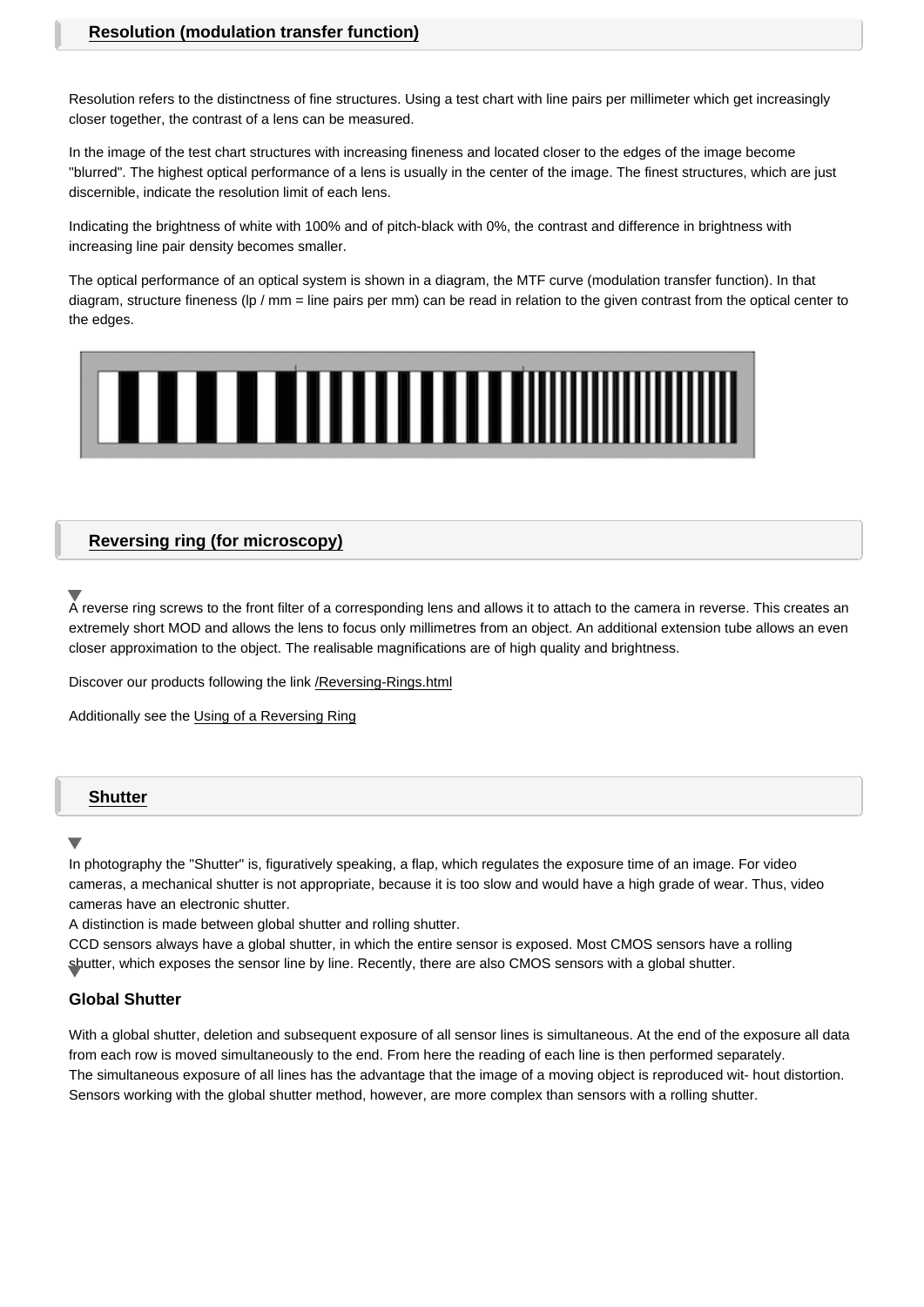With a rolling shutter, deletion and subsequent exposure of the sensor takes place line by line slightly delayed. At the end of the exposure, the lines are read successively. As a result, a time lag occurs between the exposure of the first and the last sensor line, the image of a moving object is distorted.

### Telecentric Lenses

Telecentric lenses are usually used for measurement tasks, because they can measure objects in changing positions without distorting the perspective.

With telecentric lenses, the angle of view is virtually zero degrees within a certain zone (telecentric zone). Hence, the light path is almost parallel and the image is without perspective error. Each object will appear at the same size regard- less of their distance. In spatial structures, such as holes, the sides are not seen because the lens looks straight down the hole!

The diameter of the front lens of a telecentric lenses must be at least as large as the object.

### **Transmission**

Transmission indicates the amount of light, which reaches the sensor after passing through a lens. Typically, the transmission is specified for a wavelength range from 300 nm to 1200 nm (light is visible for the human eye between about 380 nm and 780 nm). The transmission range is from 0% (no light transmission) up to almost 100% (maximum light transmission).

## Trigger Functions (Trigger modes)

Machine vision applications usually work with triggered image recording. Since industrial cameras have no mechanical shutter for exposure control, the sensor is exposed continuously. In order to limit this ongoing exposure a trigger function is used.

- . With a hardware trigger, triggering is caused by an external impulse, such as a light barrier. "
- With a software trigger, the trigger signal is software controlled.

Standard trigger modes in camera technology are pulse width trigger (pulse width control) and the edge preset trigger (edge default). For both trigger modes the camera starts the exposure at the rising edge of the trigger signal, and terminates at the falling edge. The term "edge" denotes the change of a digital signal, i.e. the transition from low to high (rising edge) or high to low (falling edge).

The exposure time with an edge width trigger is additionally controlled by a value set in the camera.

Types of Lenses

See Entocentric Lenses and Telecentric Lenses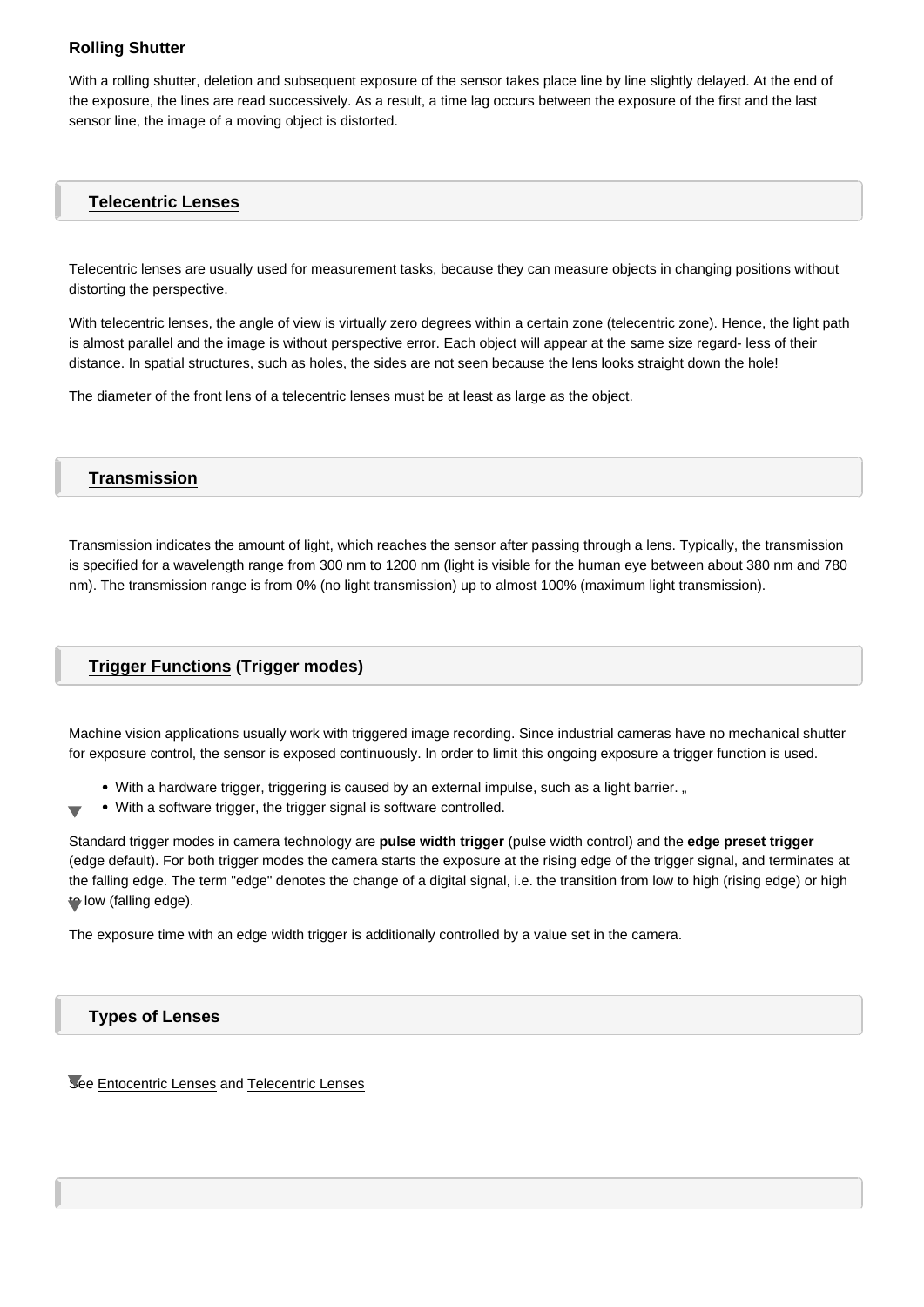<span id="page-14-0"></span>[Vignetting \(dec](/media/7412cf3509ba53376b32e6bfc925eb61;d;inline/UV_Lens_Presentation.pdf)rease of ambient light)

Vignetting is a reduction of brightness and/or saturation at the edges of an image compared to the center. It is caused by mechanical (artificial) or physical (natural) effects. By closing the iris, vignetting can be reduced.

# Conversion Table for Horizontal Angle of View

Lenses can be used on cameras with a smaller sensor, but not vice versa. By doing this, the viewing angle will change according to the table below.

 $\blacktriangledown$ 

| Table: Horizontal Angle Of View |       |         |                 |                   |         |          |       |       |                  |  |  |
|---------------------------------|-------|---------|-----------------|-------------------|---------|----------|-------|-------|------------------|--|--|
| Format                          | 1/3   | 1/2     | 1/1.8           | 1/1.7             | 2/3     | 1/1.2    | 1/1   | 1.1   | 35mm<br>24x361)  |  |  |
| Sensor (mm)                     |       |         |                 |                   |         |          |       |       |                  |  |  |
| Horizontal                      | 4.8   | 6.4     | 7.2             | $7.5\,$           | 8.8     | 11.3     | 12.8  | 14.2  | 36.0             |  |  |
| Vertical                        | 3.6   | 4.8     | 5.4             | 5.6               | $6.6\,$ | 7.1      | 9.6   | 10.4  | 24.0             |  |  |
| Diagonal                        | 6.0   | $8.0\,$ | 9.0             | 9.3               | 11.0    | 13.4     | 16.0  | 17.6  | 43.3             |  |  |
| Focal Length (mm)               |       |         |                 |                   |         |          |       |       |                  |  |  |
| 4.2                             | 56.4° | 74.6°   |                 |                   |         |          |       |       |                  |  |  |
| 4.8                             | 50.2° | 67.4°   | 73.7°           | 76.7°             | 85.0°   |          |       |       | 150.0°           |  |  |
| 6.0                             | 41.1° | 56.1°   | 61.9°           | 64.7°             | 72.5°   |          |       |       | 143.0°           |  |  |
| 8.0                             | 31.4° | 43.6°   | 48.5°           | $50.8$ $^{\circ}$ | 57.6°   |          |       |       | 132.1°           |  |  |
| 8.5                             | 29.7° | 41.3°   | 45.9°           | 48.2°             | 54.7°   |          |       |       | 129.4 $^{\circ}$ |  |  |
| 12.0                            | 21.2° | 29.9°   | 33.4 $^{\circ}$ | 35.1°             | 40.3°   | $50.4$ ° | 56.1° | 61.2° | 112.6°           |  |  |